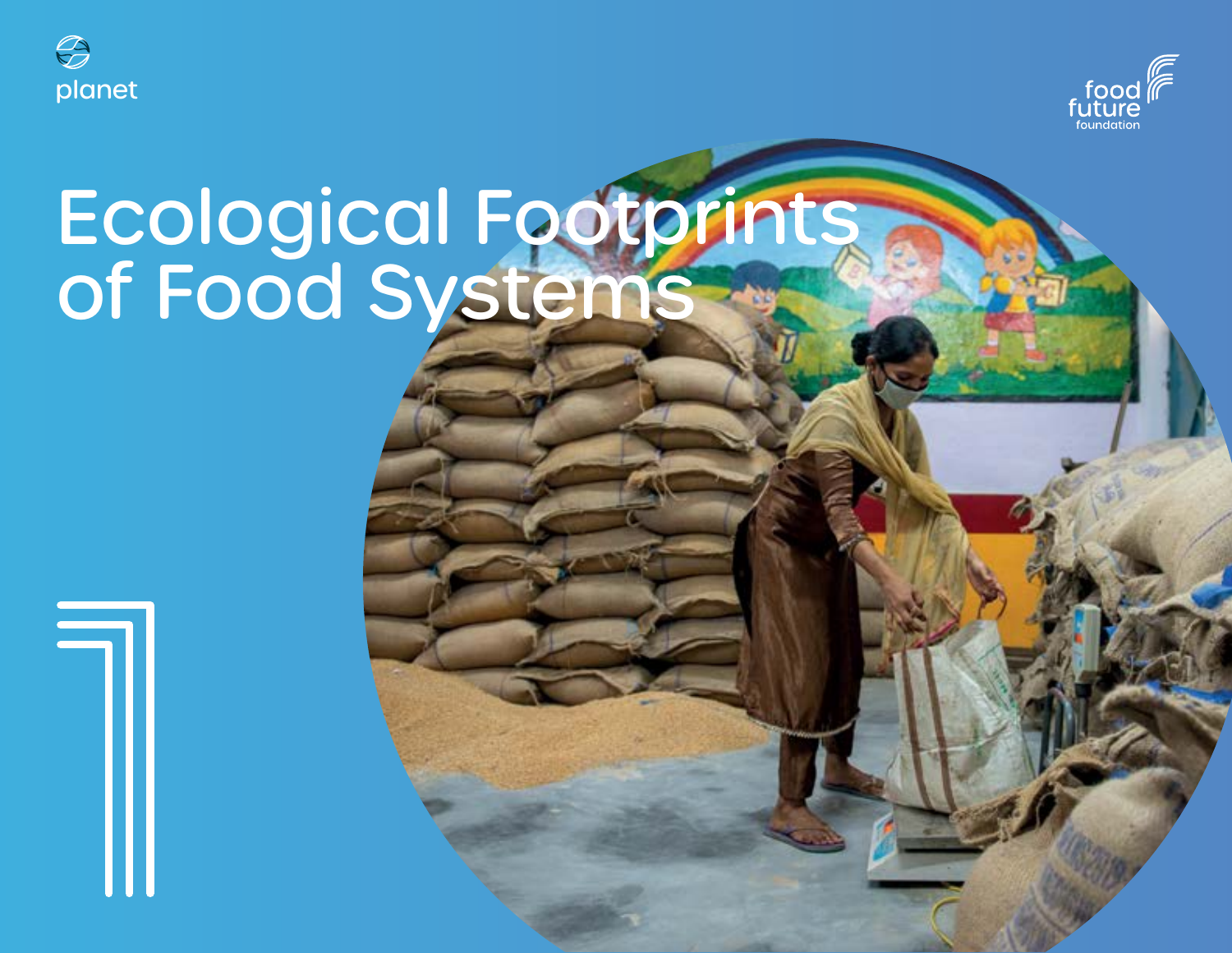### ble Area

ublic food system to the principles of decentralisation, ind agroecology to reduce its negative ecological and rints, potentially inducing economic growth with diversity.

im played an important role in the agriculture, the support systems grain consumption patterns across

 $a$  spends Rs. 1,15,240 crores its annual budget on the 'food has increased from Rs. 63,844 crore 1. Food subsidy is the largest Lire of the Food and Public accounting for 95% of this budget. Irity Act (NFSA) (2013) mandates population in rural areas and 50% in argeted public distribution systems; le in the country, i.e.,  $59\%$  of the

ublic Distribution System (Economic and Ecological Footprints)

#### bod Systems

ins procured at MSP comprises Paddy and ently as Nutri-cereals, constitute only on of food grains for various food, nutrition, overnment of India.

#### Public Food Systems in India



Farmers do produce food grains and sell them at MSP



#### **Distribution**

Government through fair price shops, Aaganbadies etc. distribute the food grains through schemes like

- Antodaya yojana
- Targeted public distribution system
- Take home ration
- Mid day meal



#### **Procurement**

Agencies like FCI, NAFED and state level agencies procure the food grains at MSP and store it as and when needed



#### **Beneficiaries**

Ensuring food security of the vulnerable sections of the society

planet

 $\mathbb{Z}$ 

Issues

the country.

population are covered.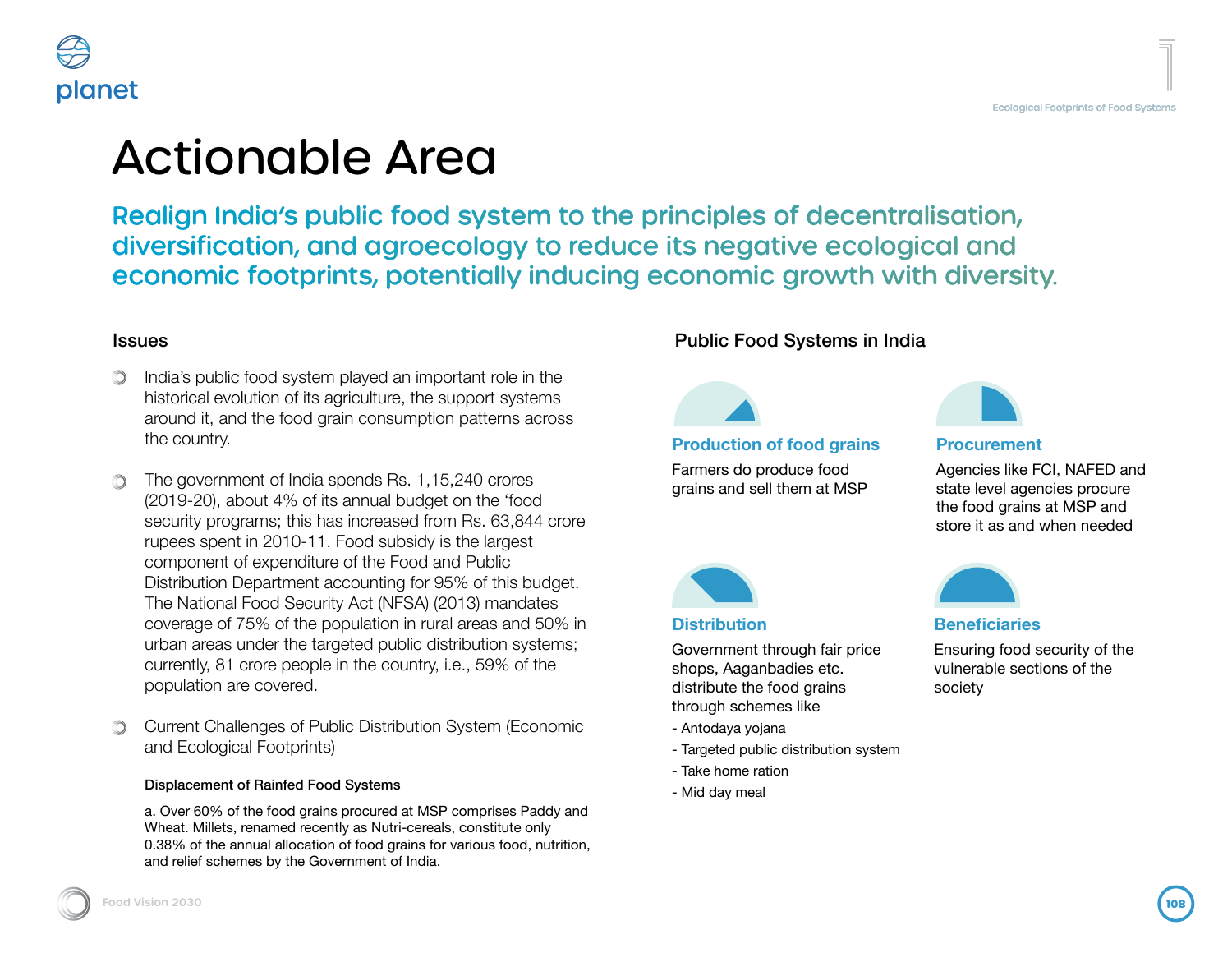## planet

(2016-17)



Percent of crop production procured at MSP

About 48% and 33% of the annual production of rice and wheat, respectively, were allocated for various food distribution programs in contrast to a meagre allocation of 0.74% for millets. The nutrition-rich Millets did not find any place in the state nutrition programs – despite the serious malnutrition across several areas in the country and despite their availability in the central pool.

#### Changing Food Habits, Shrinking food diversity

a. The diverse crop-systems mix that used to include cereals, millets, pulses, and oilseeds adapted to the local agroecology has largely shifted to cultivating paddy and wheat. Monocropping of these crops over the last couple of decades has led to devastating effects in some areas, such as acute groundwater scarcity, pesticide poisoning, and low net returns even after propping up with all subsidies. Concentrated production in a few areas, procurement, transport, milling, storage, and distribution through the PDS – has a very large ecological footprint.

#### Reduced Agri-Biodiversity leading to monocropping

a. The multi-crop systems used to cover soil for longer periods are replaced by single-crop systems that leave soil barren from October-November, exposing the soil to high temperatures and desiccation of whatever soil organic matter is left! The varietal diversity in food systems also collapsed with the public seed systems established to ensure the proliferation of few High Yielding Varieties.

#### Trends in crop area (All India)



b. The Public Food Systems architecture – brilliantly conceived to meet specific policy objectives has altered the country's food landscape – shifted the food geography from rainfed areas to irrigated areas, and created an eternal dependency on irrigation, chemicals, and energy, MSP, and subsidies. This has also altered the 'food economy- skewing the benefits of public investments/ expenditure and markets heavily favoring irrigated areas, leaving the rainfed areas to misery, poverty, and distress arising out of climate vulnerabilities.

#### Rice and Wheat are consuming a large chunk of food and fertilizers subsidy

a. Rice and wheat consume about 53% of the total fertiliser consumption in India; of this, these crops under irrigation consume 42% of the fertilisers.

b. The two crops are great guzzlers of subsidies. Together with food subsidies, they consume 72% to 85% of the total subsidies in agriculture.

#### Investment in irrigation and electricity subsidy too benefited the Rice-Wheat cropping system

a. Groundwater-based irrigation using tube wells surpassed the percentage of irrigation by gravity (canals). Electricity for groundwater extraction is subsidised in several states.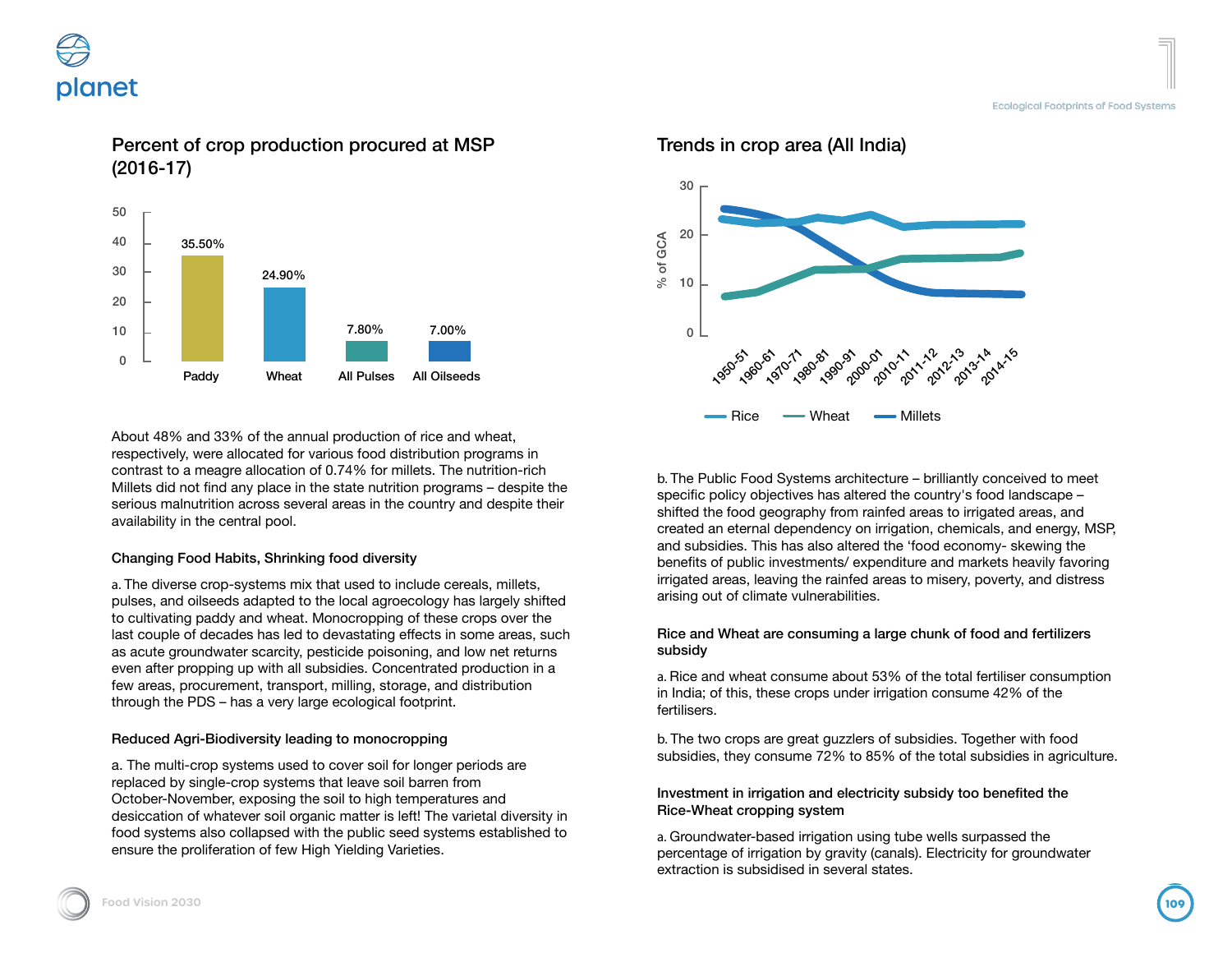## planet

b. Investments in expanding irrigation largely benefitted wheat and rice. Much of the produce of these crops go into public procurement for distribution under food security programs.

#### Massive subsidisation of soil pollution

a. The per hectare use of fertilisers increased from 1.99 kg in 1960 to 135.33 kg in 2009–10 and furthermore in later years. The average crop response to fertiliser use declined drastically from 25 kg grain per kg of complex fertilizers (NPK) during 1960s to only 6 kg grain per kg NPK fertiliser during the 11th Plan (2007–2012) as the diminishing returns set in. The poor and declining trends in soil carbon across the key food ecosystems in the country are worrisome. Experts call the flood of excess nitrogen one of the most severe pollution threats facing humanity today.

b. Considering that only about one-third of fertilisers employed is used by crops, the country is incentivising pollution of groundwater and soils with nitrogen compounds by spending Rs.44,649 crore rupees annually (2021). This amount is almost at par with 40 years of government expenditure on watershed development in India till 2017-18 which stands at Rs. 47,229 Crore.

#### Failing aquifers

a. Groundwater as a source of irrigation provided by deep tube wells has become the single largest source of irrigation. It is estimated that over the last four decades, around 84% of total addition to the net irrigated area has come from groundwater; with this trend, the energy footprint of irrigation has expanded substantially. There is a growing evidence of steady decline in water tables and water quality. At least 60% of India's districts are either facing a problem of over-exploitation or severe contamination of groundwater. Ironically much of the rice and wheat produced with such ecological footprint languishes in the FCI godowns with stocks many folds higher than the required buffer stocks.

#### Carbonfootprints in supply chain

a. The public distribution supply chain requires the transportation of 40 million metric tonnes of food grains from the FCI stock point to the different states. 85% of this is done by rail, covering an estimated 1,500 km each year, and the rest by road and ferries; the transport requirements of the centralised procurement till the stock reaches FCI stock points are additional. The hidden environmental costs of this long and voluminous supply chain have not yet been calculated.

b. The current footprints of GHG emissions of food grain are 1212, 15.65, and 45.51 million metric tons of CO2, N2O, and CH4 respectively which are projected to increase by 1.8%, 23.92% and 2.35%, respectively if production increases in the current structure to meet the NFSA requirements.

## Vision 2030

Establish a public food system that integrates the principles of decentralisation &diversity and promotes remunerative and resilient agroecology-based practices for food and nutrition security and natural resources conservation at the household and national level.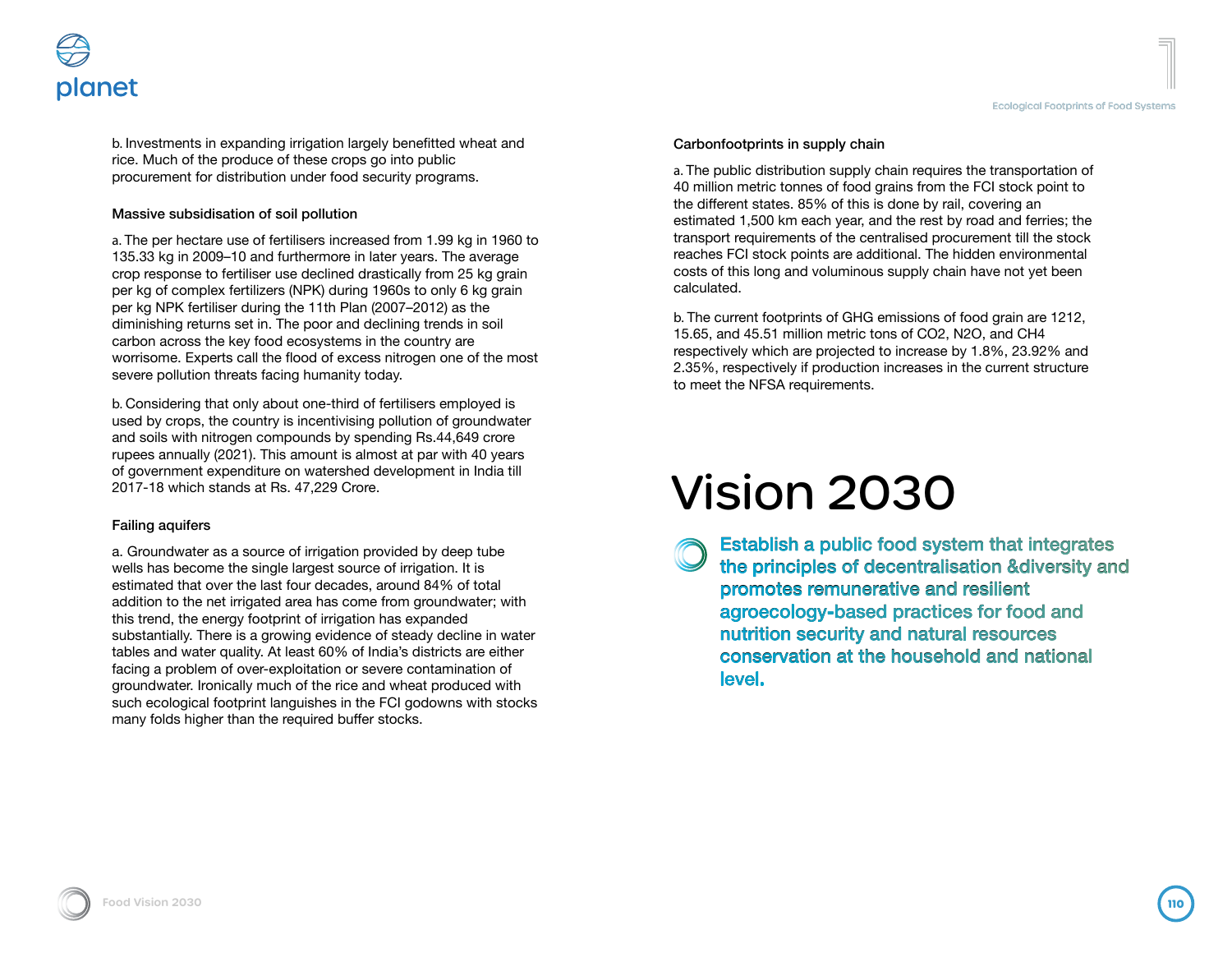

### Pathways



Decentralise choices and decision making on the food-menus in all the state nutrition programmes including PDS with norms of compliance with nutritional standards laid out, 'achieving local food security as against or in addition to the 'national food security'. Procurement at the Local level – as much as possible – most preferably at the present last-mile Stock Points from where the stocks are supplied to various food and nutrition programs.

Mandate the Department of Agriculture to promote adequate area under chosen crop systems to meet the estimates on procurement.

Insistence and incentivising grains production to be procured with organic or non-chemical methods, following good agricultural practices such as water use efficiency, etc., can promote de-chemicalisation of the food system.

A major game-changing policy could be 'processing at the last mile'. Processing can also be promoted under public distribution systems through appropriate policy measures.

**IMPLEMENTATION**

Embed food-menus into local agroecology, food cultures, and traditions. The synergy between what food is used/ promoted locally and with the local agroecosystem ensures 'healthy souls and soils'.

Set up systems, processes, and redefined (decentralised) hierarchies to institute the 'decentralisation decisions' on the composition of PDS supplies (and others). Anganwadis can potentially induce nutritive and ecologically sensitive food cultures among the new generation.

Link-up with the Farmers' Producer Organisations for local production and supply of the chosen commodities; organise procurement around the last-mile stock points from where the supplies to fair price shops, Anganwadis, and others are presently organised. The catchment of these stock points can be the lowest planning unit. It does not entail any major changes in the organisation of the present system.

District and state-level procurement can be planned for the central pool stocks required to buffer the food system for the three purposes mentioned earlier.